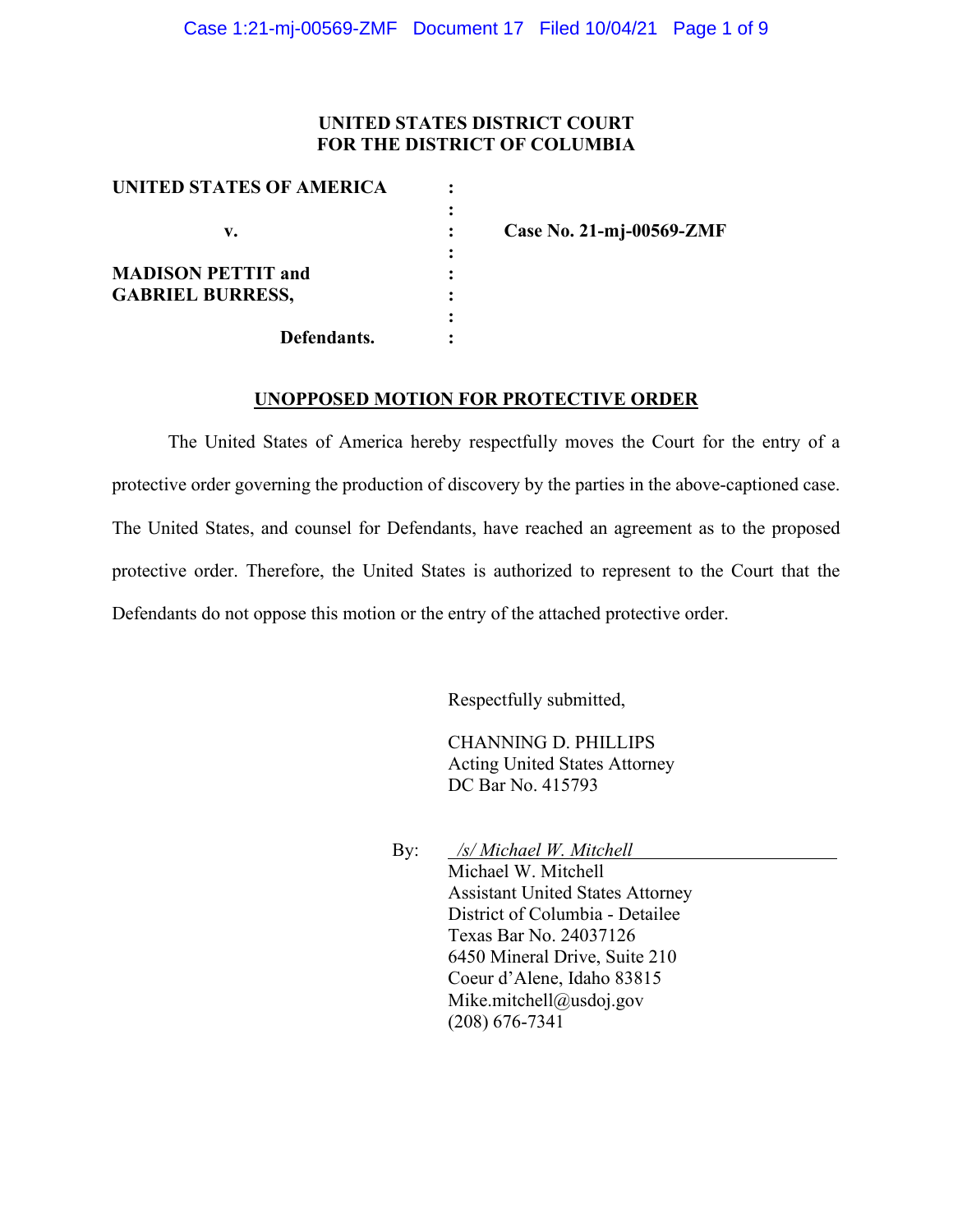# **UNITED STATES DISTRICT COURT FOR THE DISTRICT OF COLUMBIA**

| UNITED STATES OF AMERICA  |  |
|---------------------------|--|
|                           |  |
| v.                        |  |
|                           |  |
| <b>MADISON PETTIT and</b> |  |
| <b>GABRIEL BURRESS,</b>   |  |
|                           |  |
| Defendants.               |  |

**v. : Case No.: 21-mj-00569-ZMF**

# **PROTECTIVE ORDER GOVERNING DISCOVERY**

To expedite the flow of discovery material between the parties and adequately protect the United States' legitimate interests, it is, pursuant to the Court's authority under Fed. R. Crim. P. 16(d)(1) and with the consent of the parties, ORDERED:

1. **Materials Subject to this Order.** This Order governs materials provided by the

United States at any stage of discovery during this case and which the United States has

identified as either "Sensitive" or "Highly Sensitive." Examples of materials that the United

States may designate as "Sensitive" or "Highly Sensitive" pursuant to this Order include but are

not limited to:

- a. Personal identity information as identified in Rule 49.1 of the Federal Rules of Criminal Procedure, as well as telephone numbers, email addresses, driver's license numbers, and similar unique identifying information;
- b. Information regarding the government's confidential sources;
- c. Information that may jeopardize witness security;
- d. Contact information for, photographs of, and private conversations with individuals that do not appear to be related to the criminal conduct in this case;
- e. Medical or mental health records;
- f. Sources and methods law-enforcement officials have used, and will continue to use, to investigate other criminal conduct related to the publicly filed charges;
- g. Surveillance camera footage from the U.S. Capitol Police's extensive system of cameras on U.S. Capitol grounds;<sup>1</sup>

 $1$  To be clear, this does not include footage from body worn cameras from other police departments that responded on January 6, 2021, the vast amount of which the United States will *not* designate as Sensitive or Highly Sensitive. (Body worn camera footage will be marked Sensitive or Highly Sensitive only if it contains material described in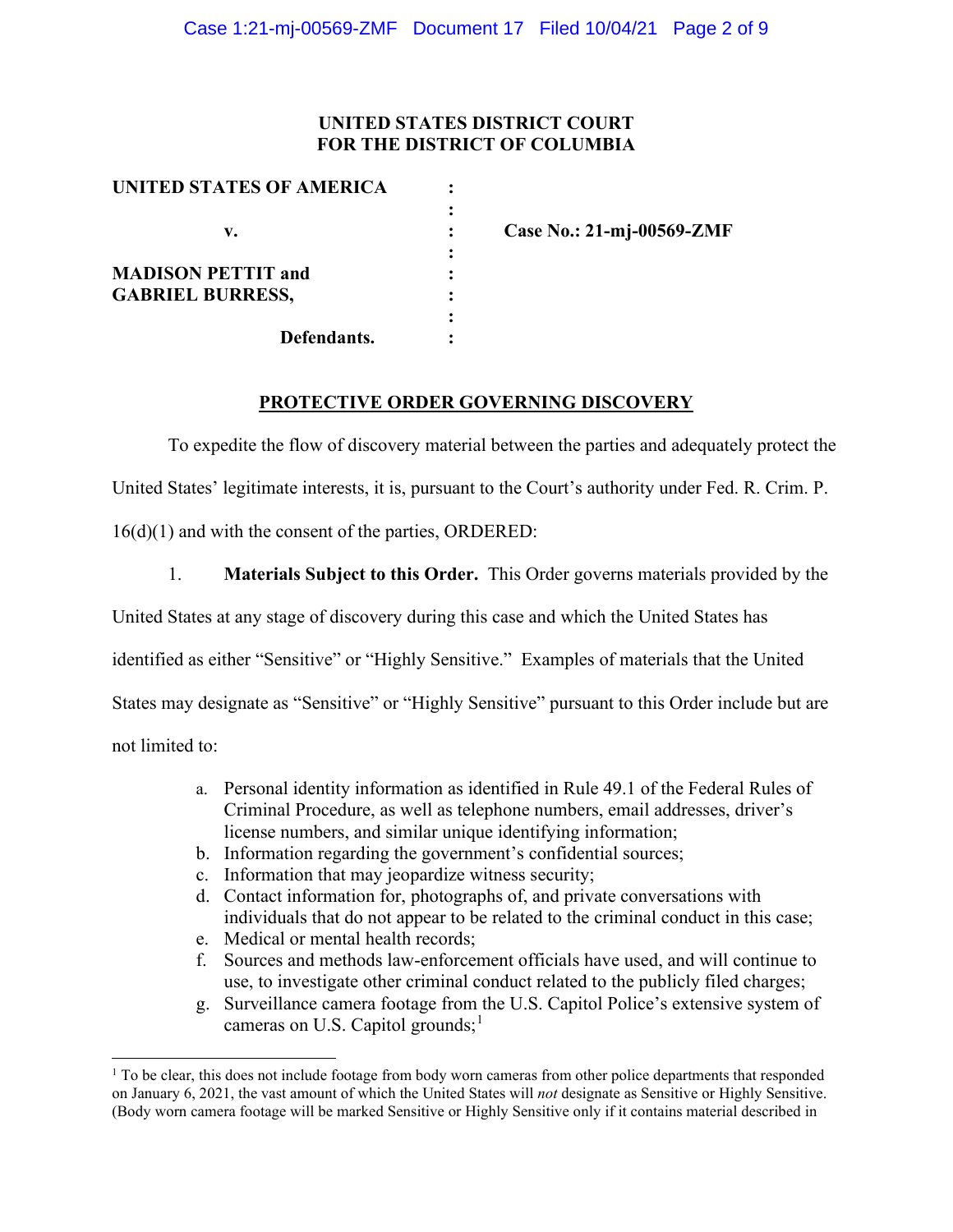- h. Repair estimates from the Architect of the Capitol;
- i. Materials designated as "security information" pursuant 2 U.S.C. §1979; and
- j. Tax returns or tax information.

This Order will not be used to designate materials as Sensitive or Highly Sensitive unless such designation is necessary for one of the reasons stated in this paragraph or for a similar reason not anticipated by this Order. The government agrees to make every effort to provide discovery in a manner that will allow for most discovery to be produced without such designations.

2. **Defendant.** Any reference to "Defendant" herein refers individually to each

defendant identified in the caption above.

3. **Legal Defense Team.** The "legal defense team" includes defense counsel

(defined as counsel of record in this case, including any post-conviction or appellate counsel)

and any attorneys, investigators, paralegals, support staff, and expert witnesses who are advising

or assisting defense counsel in connection with this case.

# 4. **Rules for the Handling of Sensitive and Highly Sensitive Materials.**

- a. **Limitations on Use.** Defendant and the legal defense team may use Sensitive and Highly Sensitive discovery materials solely in connection with the defense of this case and any other case connected to the events at the United States Capitol on January 6, 2021, including any post-conviction or appellate litigation, and for no other purpose, and in connection with no other proceeding, without further order of this Court.
- b. **Limitations on Dissemination.** No Sensitive or Highly Sensitive materials, or the information contained therein, may be disclosed to any persons other than Defendant, the legal defense team, or the person to whom the Sensitive or Highly Sensitive information solely and directly pertains or his/her counsel, without agreement of the United States or prior authorization from the Court.
- c. **Limitations on Reproduction.** Defendant, the legal defense team, and authorized persons shall not copy or reproduce the Sensitive or Highly Sensitive materials except in order to provide copies of the materials for use in connection with this case by Defendant, the legal defense team, the person to whom the Sensitive or Highly Sensitive information solely and directly

paragraph one above or for a similar reason not anticipated by this Order.)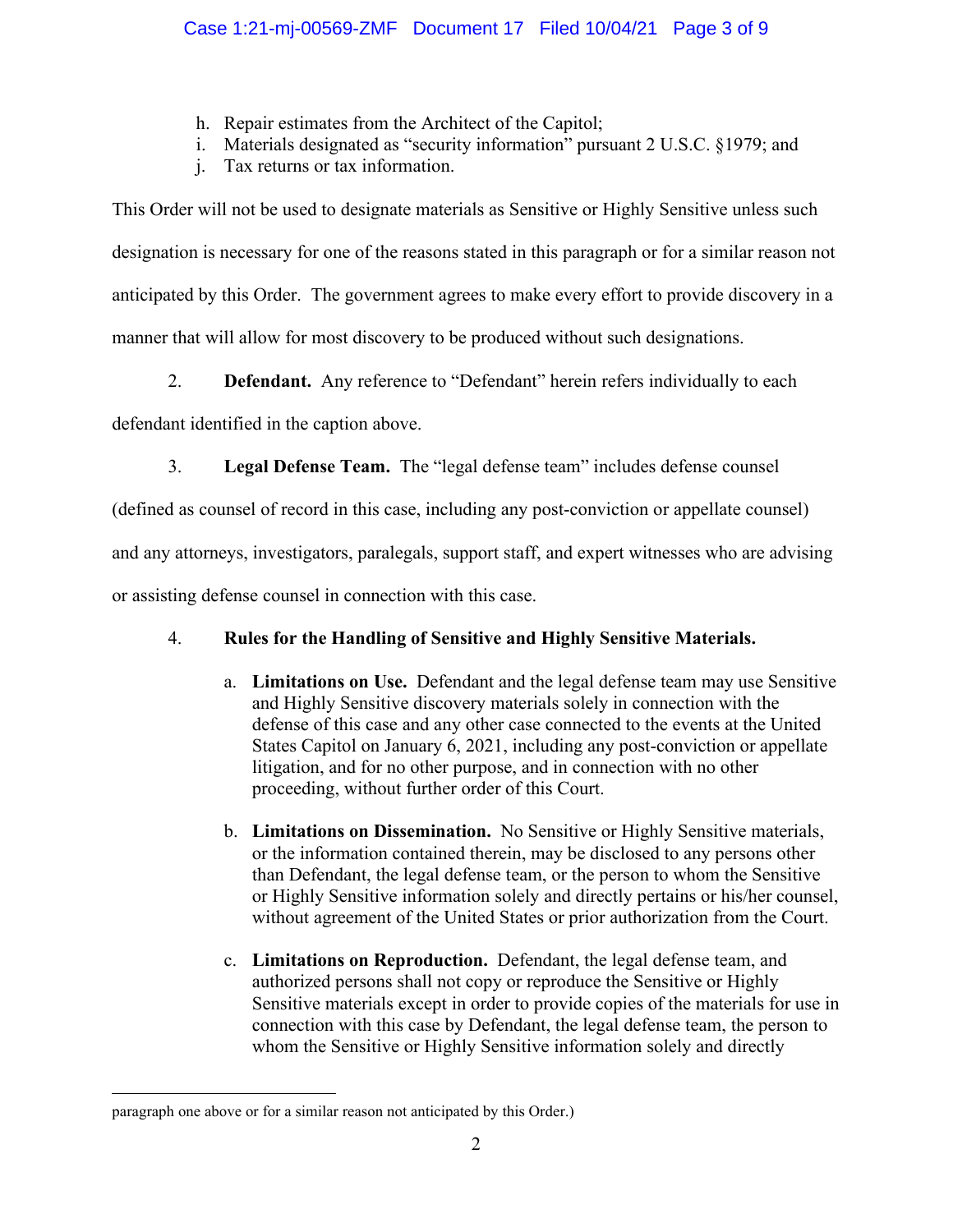pertains or his/her counsel, and other persons to whom the Court may authorize disclosure (collectively, "authorized persons").

If defense counsel provides Defendant access to Sensitive or Highly Sensitive materials, defense counsel must advise Defendant that Defendant may not record any personal identity information as identified in Rule 49.1 of the Federal Rules of Criminal Procedure or any telephone numbers, email addresses, driver's license numbers, and similar unique identifying information. By signing the attached affirmation, Defendant agrees not to do so.

Copies and reproductions, and any notes or records made in relation to the contents of the Sensitive and Highly Sensitive materials, are to be treated in the same manner as the original materials.

- d. **Court Filings.** Absent prior agreement by the parties or permission from the Court, no party shall disclose materials designated as Sensitive or Highly Sensitive in any public filing with the Court. Such materials shall be submitted under seal in accordance with Local Criminal Rule 49(f)(6). The Clerk of Court shall accept for filing under seal any filings made in compliance with that Rule and so marked by the parties pursuant to this Order.
- e. **Court Hearings.** The restrictions in this Order shall not limit either party in the use of the materials in judicial proceedings in this case. The procedures for use of designated Sensitive and Highly Sensitive materials during any hearing or the trial of this matter shall be determined by the parties and the Court in advance of the hearing or trial. No party shall disclose materials designated Sensitive or Highly Sensitive in open court without agreement by the parties that such materials may be disclosed in open court or prior authorization by the Court.

# 5. **Additional Rules for Handling of Sensitive Materials.** The following

additional terms apply to Sensitive materials:

a. **Storage.** Sensitive materials must be maintained in the custody and control of Defendant, the legal defense team, and authorized persons. This restriction shall not apply to the person to whom the Sensitive information solely and directly pertains or his/her attorney.

# 6. **Additional Rules for Handling of Highly Sensitive Materials.** The following

additional rules apply to Highly Sensitive materials:

a. **Additional Limitations on Dissemination.** Defense counsel may not provide a copy of Highly Sensitive materials to Defendant or permit Defendant to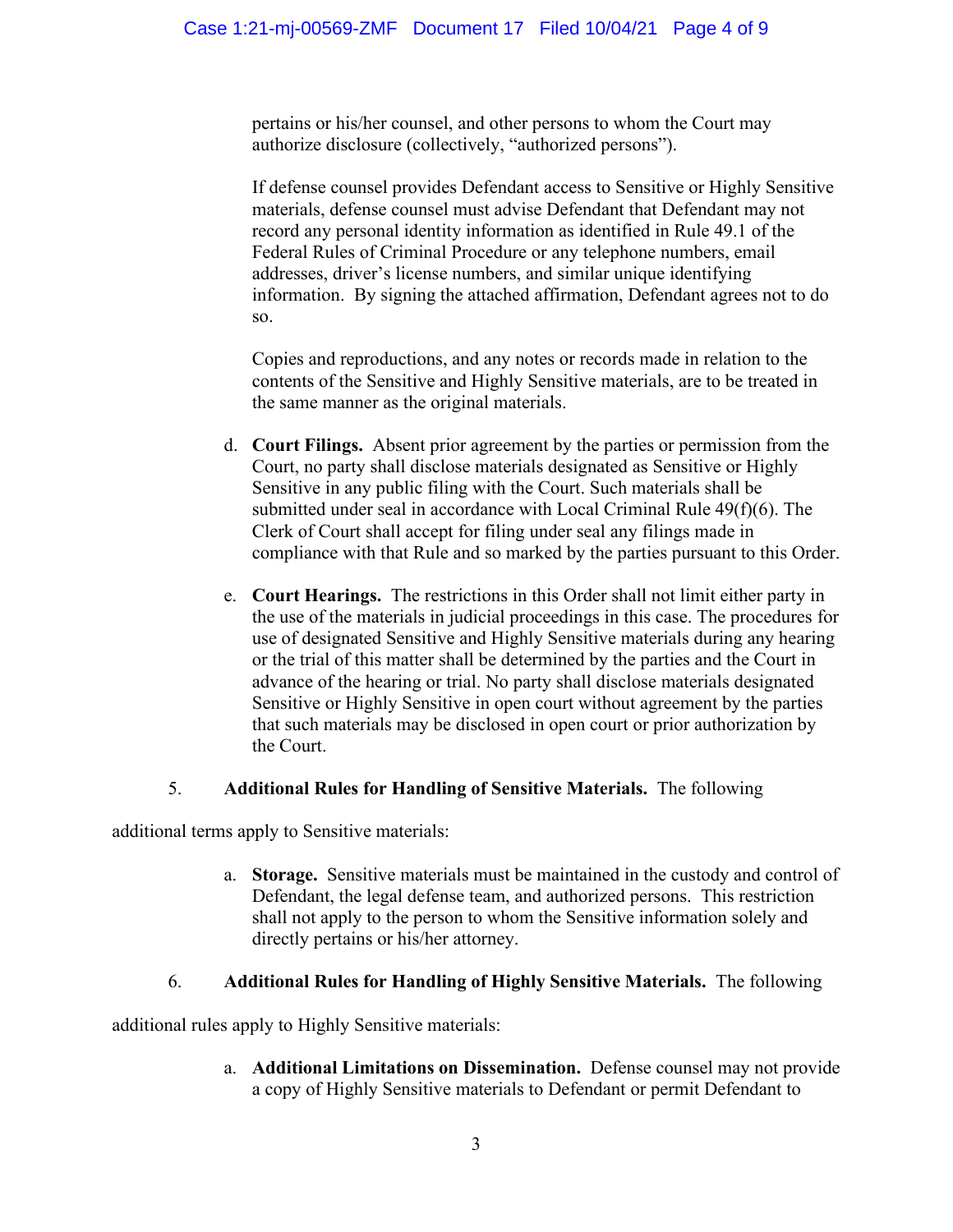view such materials unsupervised by defense counsel or an attorney, investigator, paralegal, or support staff person employed by defense counsel. The parties agree that defense counsel or an attorney, investigator, paralegal, or support staff person employed by defense counsel, may supervise Defendant by allowing access to Highly Sensitive materials through a cloudbased delivery system that permits Defendant to view the materials but does not permit Defendant the ability to download; provided that, prior to doing so, defense counsel first provides notice to the United States and allow the United States to file an objection with the Court if no agreement is reached.

- b. **Additional Limitations on Reproduction.** Counsel agrees that prior to showing materials to Defendant designated as Highly Sensitive, counsel or an attorney, investigator, paralegal, or support staff person employed by defense counsel will read Defendant the relevant parts of this Order, and remind Defendant of the consequences of violating the Order. If Defendant takes notes regarding Highly Sensitive materials, counsel or an attorney, investigator, paralegal, or support staff person employed by defense counsel must take reasonable steps to determine whether Defendant has copied any personal identity information as identified in Rule 49.1 of the Federal Rules of Criminal Procedure or any telephone numbers, email addresses, driver's license numbers, and similar unique identifying information.
- c. **Storage.** Highly Sensitive materials must be maintained in the custody and control of the legal defense team and authorized persons. This restriction shall not apply to the person to whom the Highly Sensitive information solely and directly pertains or his/her attorney.

# 7. **Viewing by Incarcerated Defendants.** If Defendant is in the custody of the

United States Marshals Service, defense counsel is authorized to provide a copy of discovery materials to the appropriate point of contact so that the defendant can view the discovery materials, subject to the terms of this Order.

8. **Disputes.** The parties shall make a good faith effort to resolve any dispute about a sensitivity designation before requesting the Court's intervention. The United States may agree to remove or reduce a sensitivity designation without further order of this Court. Whenever the redaction of specified information will resolve the basis for which a sensitivity designation was applied, the United States will agree to redaction, and such redaction will render the materials no longer subject to this Order. Any agreement to reduce or remove a sensitivity designation or to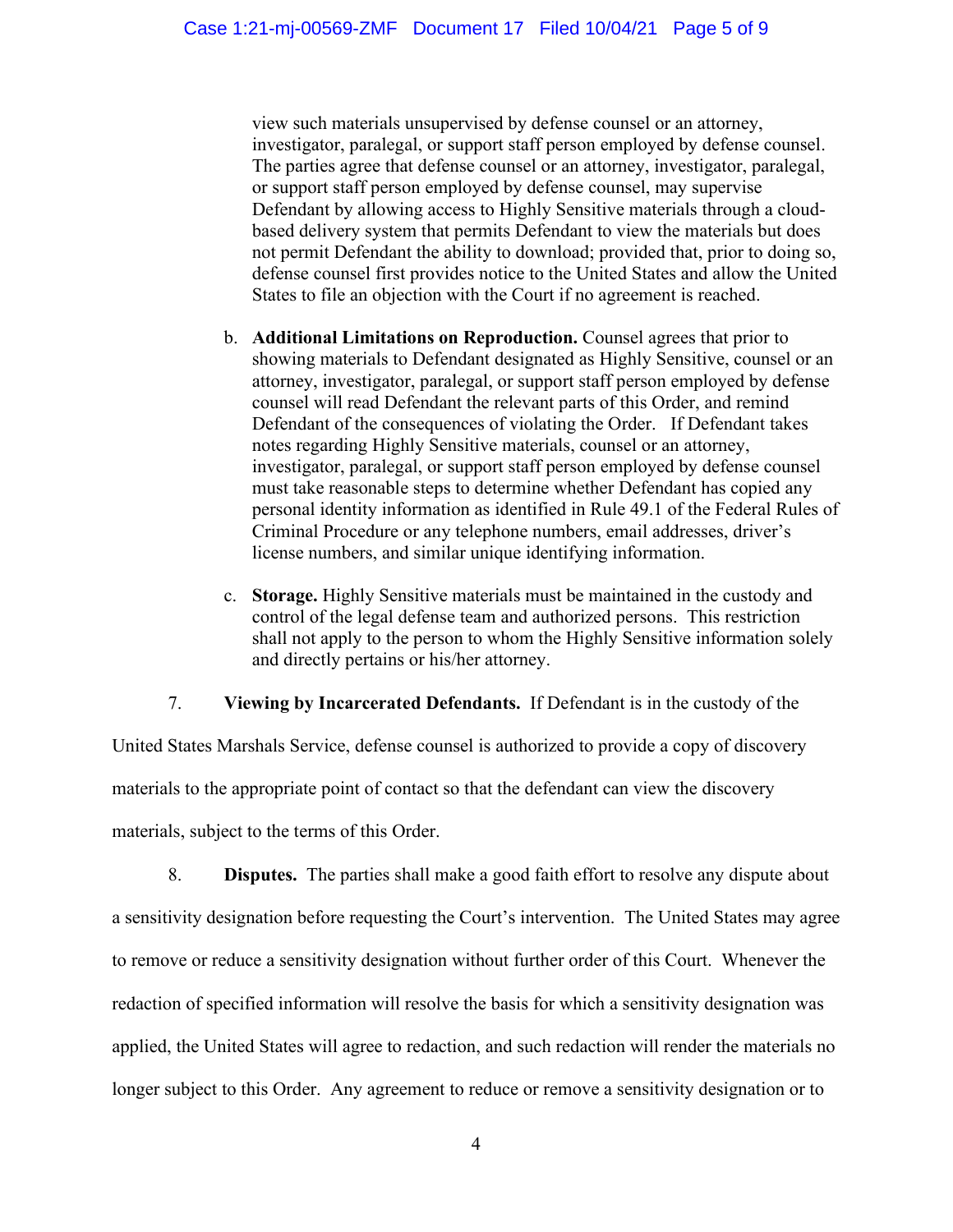### Case 1:21-mj-00569-ZMF Document 17 Filed 10/04/21 Page 6 of 9

redact specific information shall be memorialized in writing.

9. **Modification Permitted.** Nothing in this Order shall prevent any party from seeking modification of this Order nor prevent the defense from contesting a sensitivity designation. The parties agree that the burden of demonstrating the need for a protective order remains with the government at all times.

10. **Failure not Waiver.** The failure by the United States to designate any materials

as Sensitive or Highly Sensitive upon disclosure shall not constitute a waiver of the United States' ability to later designate the materials as Sensitive or Highly Sensitive but the

government must separately identify and memorialize the changed status of those materials in

writing.

11. **Automatic Exclusions from this Order.** This Order does not apply to materials

that:

- a. Are, or later become, part of the public court record, including materials that have been received in evidence in this or other public trials or hearings;
- b. Were derived directly from Defendant or that pertain solely to Defendant. Examples of such materials include Defendant's own financial records, telephone records, digital device downloads, social media records, electronic communications, arrest records, and statements to law enforcement; <sup>2</sup> and
- c. Materials that the defense obtains by means other than discovery.

#### 12. **Government's Discovery Obligations.** Nothing in this Order modifies the

United States' obligations at any stage of discovery in this case pursuant to Federal Rules of Criminal Procedure 16 and 26.2, Local Criminal Rule 5.1, 18 U.S.C. § 3500 (the Jencks Act), and the government's general obligation to produce exculpatory and impeachment information in

 $2$  Discoverable materials that were derived directly from Defendant or that pertain solely to Defendant are exempt from this Order regardless of whether the United States has designated any such materials as "Sensitive" or "Highly Sensitive" because the same materials are being provided or made available to co-defendants or other persons charged in connection with the events at the United States Capitol on January 6, 2021.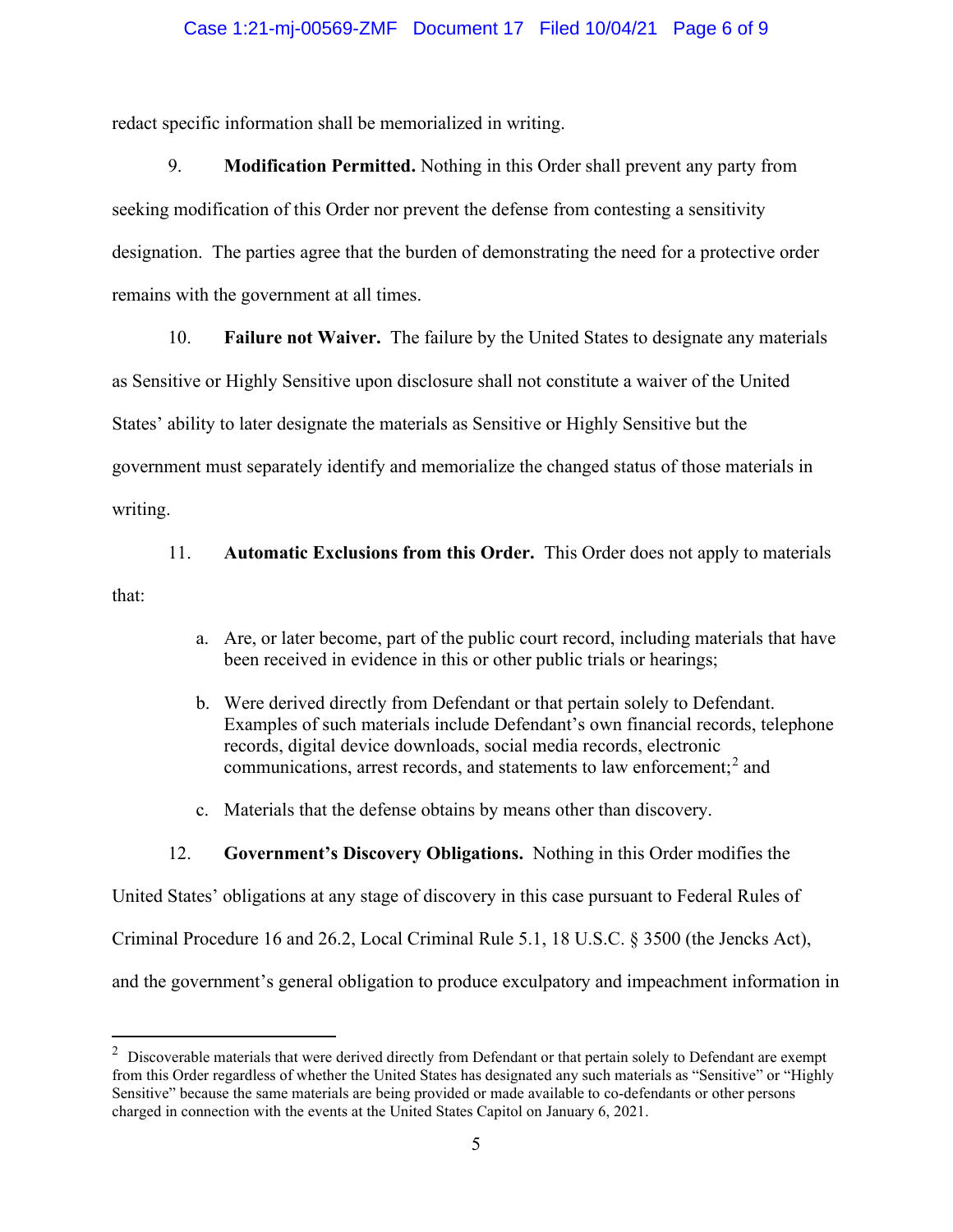#### Case 1:21-mj-00569-ZMF Document 17 Filed 10/04/21 Page 7 of 9

criminal cases.

13. **Defense Counsel's Obligations.** Defense counsel must provide a copy of this Order to, and review the terms of this Order with, members of the legal defense team, Defendant, and any other person, before providing them access to Sensitive or Highly Sensitive materials. Defense counsel must obtain a fully executed copy of Attachment A before providing Defendant access to Sensitive or Highly Sensitive materials, and must file a copy with the Court within one week of execution.

14. **No Ruling on Discoverability or Admissibility**. This Order does not constitute a ruling on the question of whether any particular material is properly discoverable or admissible and does not constitute any ruling on any potential objection to the discoverability or admissibility of any material.

15. **Duration.** The terms of this Order shall remain in effect after the conclusion of this case and the parties shall be bound by it unless otherwise ordered by the Court.

**SO ORDERED** this day of October, 2021.

HONORABLE ZIA M. FARUQUI United States Magistrate Judge

\_\_\_\_\_\_\_\_\_\_\_\_\_\_\_\_\_\_\_\_\_\_\_\_\_\_\_\_\_\_\_\_\_\_\_\_\_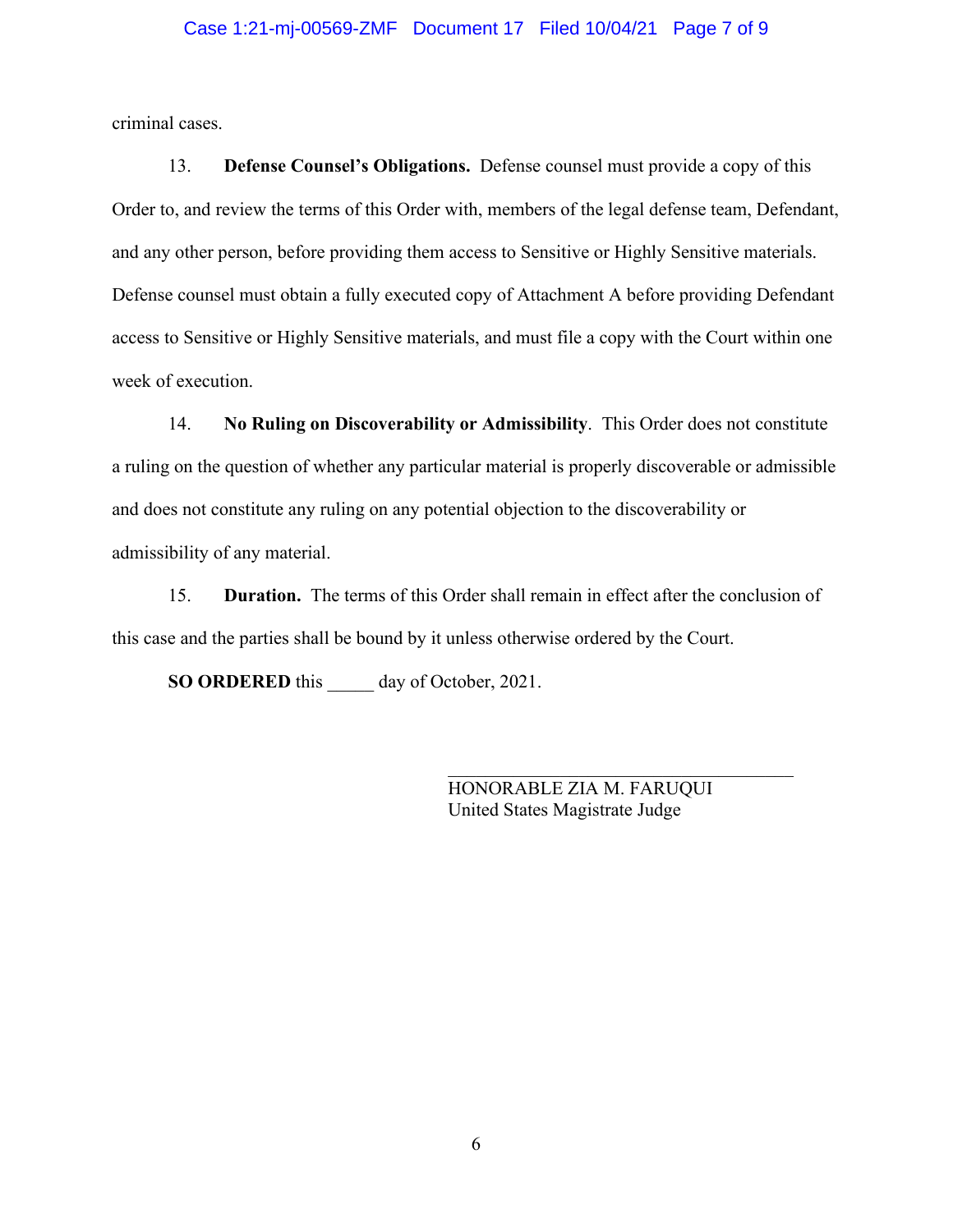#### **ATTACHMENT A**

# Defendant's Acceptance

I have read this Protective Order and carefully reviewed every part of it with my attorney. I am fully satisfied with the legal services provided by my attorney in connection with this Protective Order and all matters relating to it. I fully understand this Protective Order and voluntarily agree to it. No threats have been made to me, nor am I under the influence of anything that could impede my ability to understand this Protective Order fully.

 $\overline{7}$ 

 $\frac{1}{\sqrt{2}}$ 

Mondison Rentiso

Name: Defendant